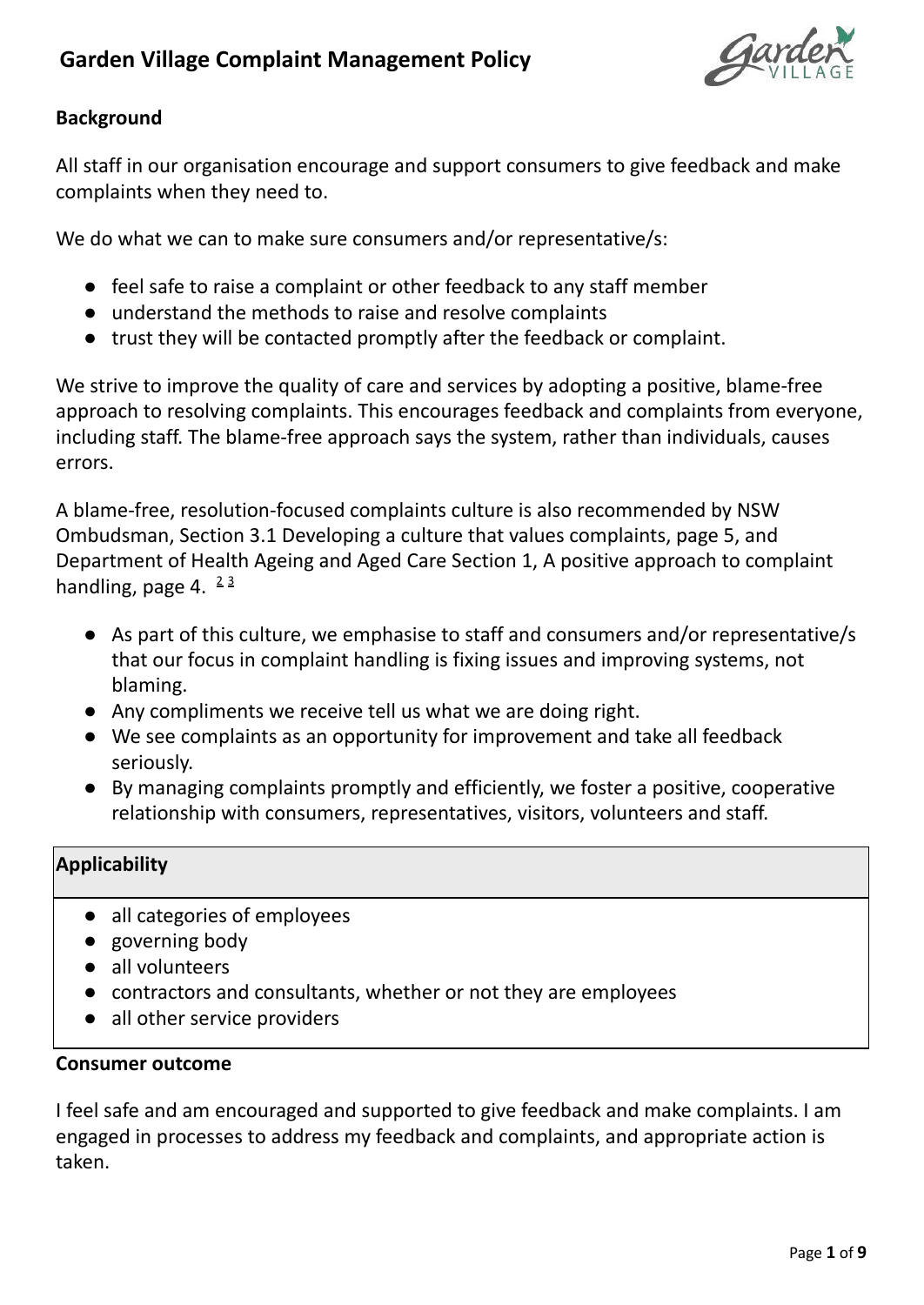

#### **Organisation statement**

Our organisation regularly seeks input and feedback from consumers, carers, the workforce and others and uses the input and feedback to inform continuous improvements for individual consumers and the whole organisation.

#### **Policy commitment**

Garden Village is committed to ensuring our residents, consumers, their representatives and all stakeholders are positively supported and enabled to lodge a complaint or appeal a decision of the organisation and have their concerns addressed using a process that ensures a timely response, ease of access, equity, accountability, transparency and fairness. We ensure all complaints are confidential and the complainant is not negatively impacted by lodging the complaint.

#### **Process**

Through the process below, our organisation demonstrates that consumers feel safe and are encouraged and supported to give feedback and make complaints. We support and enable consumers to provide feedback and complaints, and take appropriate action.

#### **1 Consumer support in complaints / compliments management**

- At the start of service, we inform consumers, family members and/or representatives about our feedback and complaints process. We follow three principles of fair investigation of complaints:
	- o Impartiality. Approach each complaint with an open mind and weigh objectively the facts and contentions in support of it.
	- o Confidentiality. Investigate the complaint in private and take care when disclosing to others any identifying details.
	- o Transparency. Tell the complainant about the steps in the complaint process and give them an opportunity to comment on adverse information, or before dismissing a complaint.
- We make available to consumers information about the complaints process, including internal and external pathways and advocacy, in an information booklet, on posters in public areas and discussion at consumer meetings.
- Complainants are encouraged to lodge their complaint in writing. This will assist with understanding the nature of the complaint and to ensure the facts provided are correct.
- We encourage anyone with a complaint to speak to a staff member or one of the management team before going to an external body about it.
- We tell consumers the process for complaint and compliments:
	- o Write down the complaint and put it in suggestion boxes throughout the service or send to our address in writing by mail to: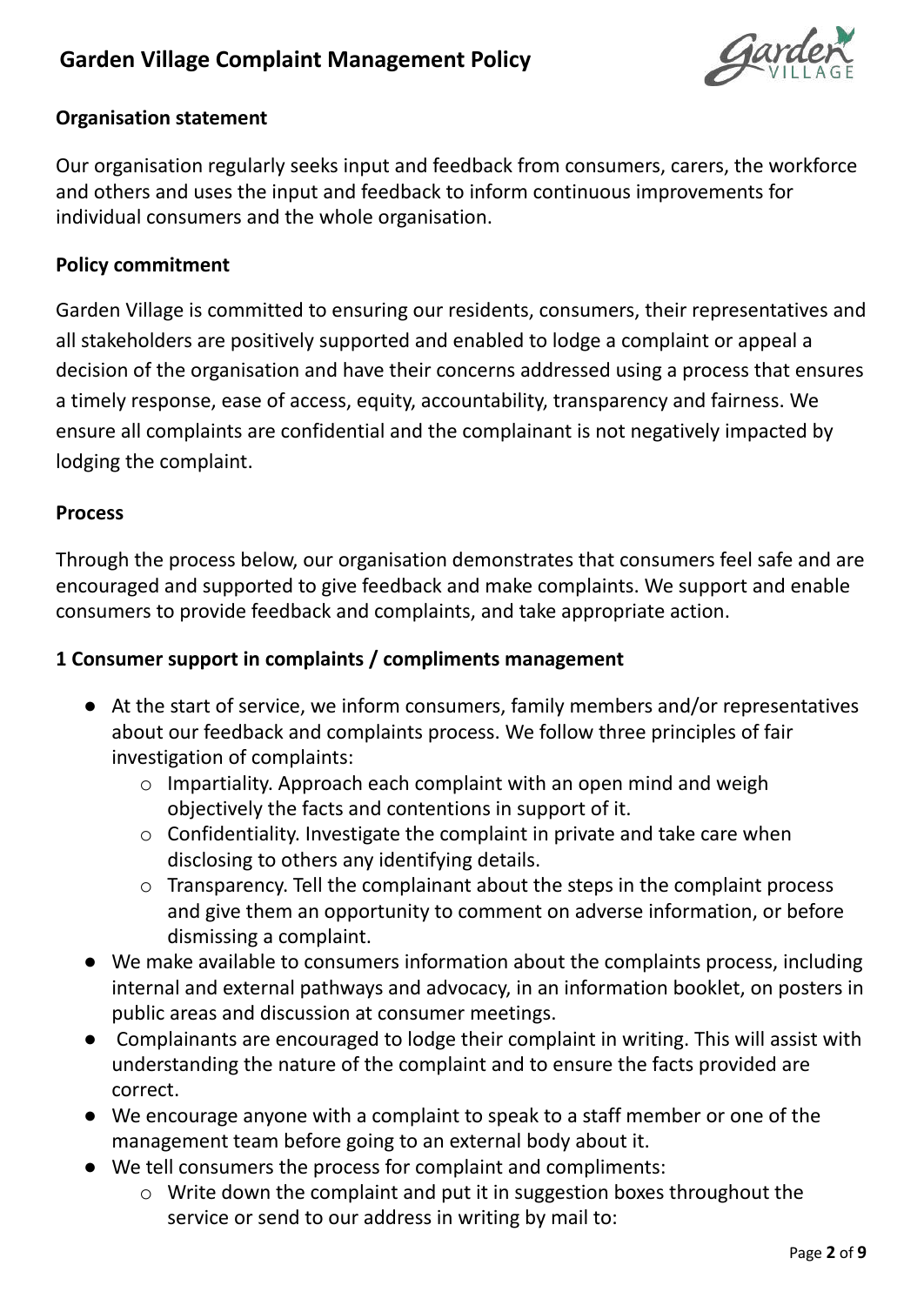

- o Lisa Cutajar, Quality Manager, email lisa.cutajar@gardenvillage.com.au and by telephone on (02)6582 8923, 7 Garden Crescent, Port Macquarie, NSW 2444
- o Complaints can be made in person, to any staff member by phone, email or post.
- o Expect us to address complaints promptly.
- o Complainants have the right to lodge their complaint with an external agency, including the Aged Care Quality and Safety Commission, the NDIS Quality and Safeguards Commission and the NSW Ombudsman; information is available to support people to access these services.
- o Complainants have the right to seek assistance from aged care advocacy services for raising a complaint; information is available to support people to access these services
- o Management are responsible for addressing complaints and, if a complainant is not happy with the outcome, we can discuss an internal review of our decision.
- o If a concern or complaint is minor and was addressed at the point of service, staff should document the action and outcome of this.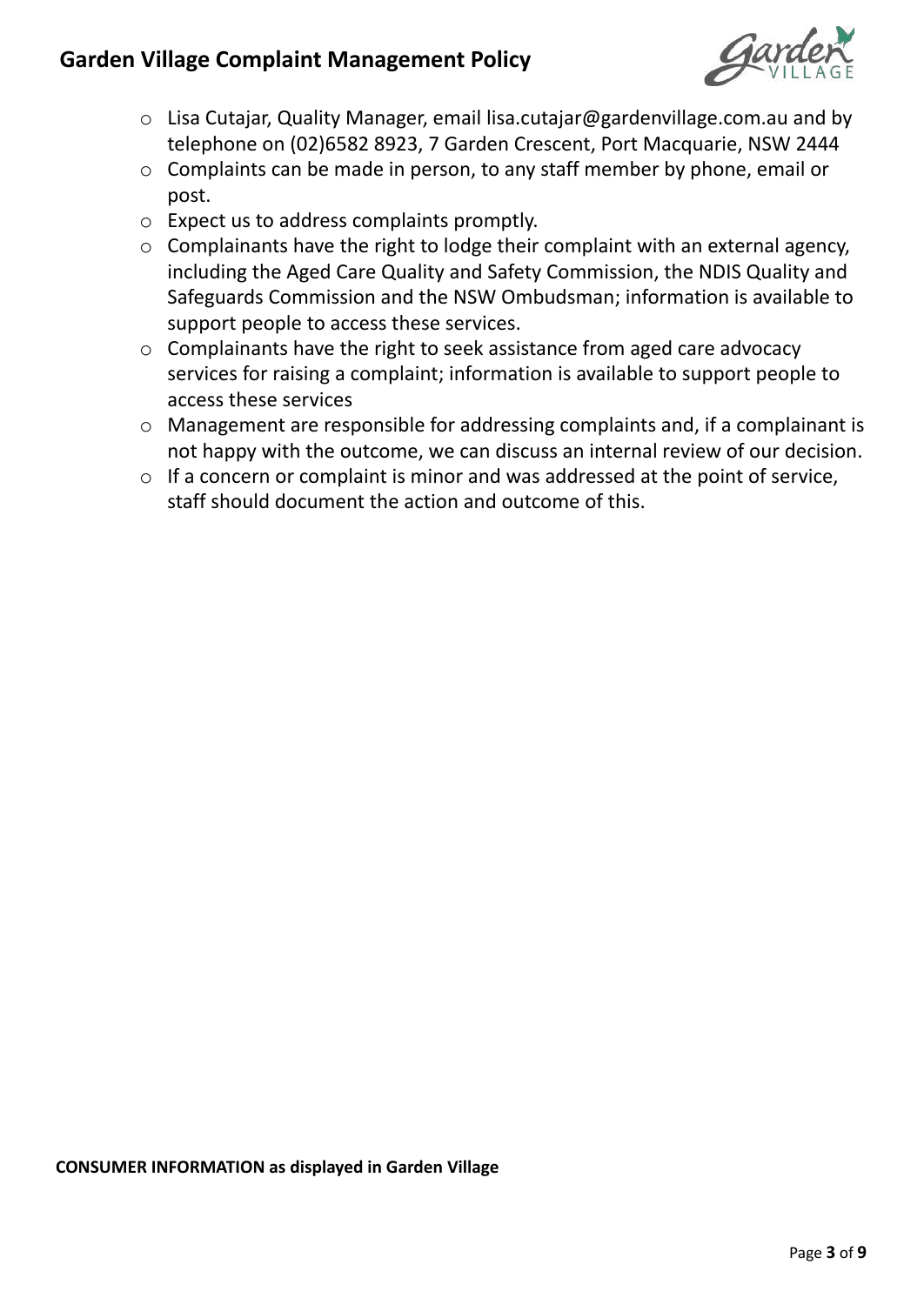

# **How to lodge a complaint**

Garden Village is committed to ensuring all of our residents, consumers and their representatives are positively supported and enabled to lodge a complaint or appeal a decision of the organisation and have their concerns addressed using a process that ensures a timely response, ease of access, equity, accountability, transparency and fairness. We ensure all complaints are kept confidential and the complainant is not negatively impacted by lodging the complaint.

## **Complaints may be made verbally or in writing to:**

- any staff member
- any of the suggestion boxes located in the following places: Reception, Westerweller, Winter Garden, Garden Lodge and outside the Garden Village General Store
- Lisa Cutajar, Quality Manager [lisa.cutajar@gardenvillage.com.au](mailto:lisa.cutajar@gardenvillage.com.au)
- Taryn Robinson, Executive Manager of Clinical Care [taryn.robinson@gardenvillage.com.au](mailto:taryn.robinson@gardenvillage.com.au)
- Marsha Blackbell, Residential Aged Care Facility Manager [marsha.blackbell@gardenvillage.com.au](mailto:marsha.blackbell@gardenvillage.com.au)
- Sarah Ogilvie, Retirement Living Manager [saraho@gardenvillage.com.au](mailto:saraho@gardenvillage.com.au)
- Mashana Law, Community Services Manager [mashana.law@gardenvillage.com.au](mailto:mashana.law@gardenvillage.com.au)
- Craig Wearne, CEO [craigw@gardenvillage.com.au](mailto:craigw@gardenvillage.com.au)
- the Board of Directors (via the Garden Village contact details below)
- the Aged Care Quality and Safety Commission
- the NDIS Quality and Safeguards Commission
- the Retirement Living Code Administrator
- the NSW Ombudsman

**Contact details: Garden Village**

**7 Garden Crescent, Port Macquarie NSW 2444 Ph: (02) 6582 8923 [reception@gardenvillage.com.au](mailto:reception@gardenvillage.com.au)**

- **● Aged Care Quality and Safety Commission: 1800 951 822** www.agedcarequality.gov.au
- **NDIS Quality and Safeguards Commission: 1800 035 544 www.ndiscommission.gov.au/participants/complaints**
- **● Retirement Living Code Administrator: (07) 3225 3000** [complaints@rlcode.com.au](mailto:complaints@rlcode.com.au)
- **● NSW Ombudsman: 1800 451 524** www.ombo.nsw.gov.au/complaints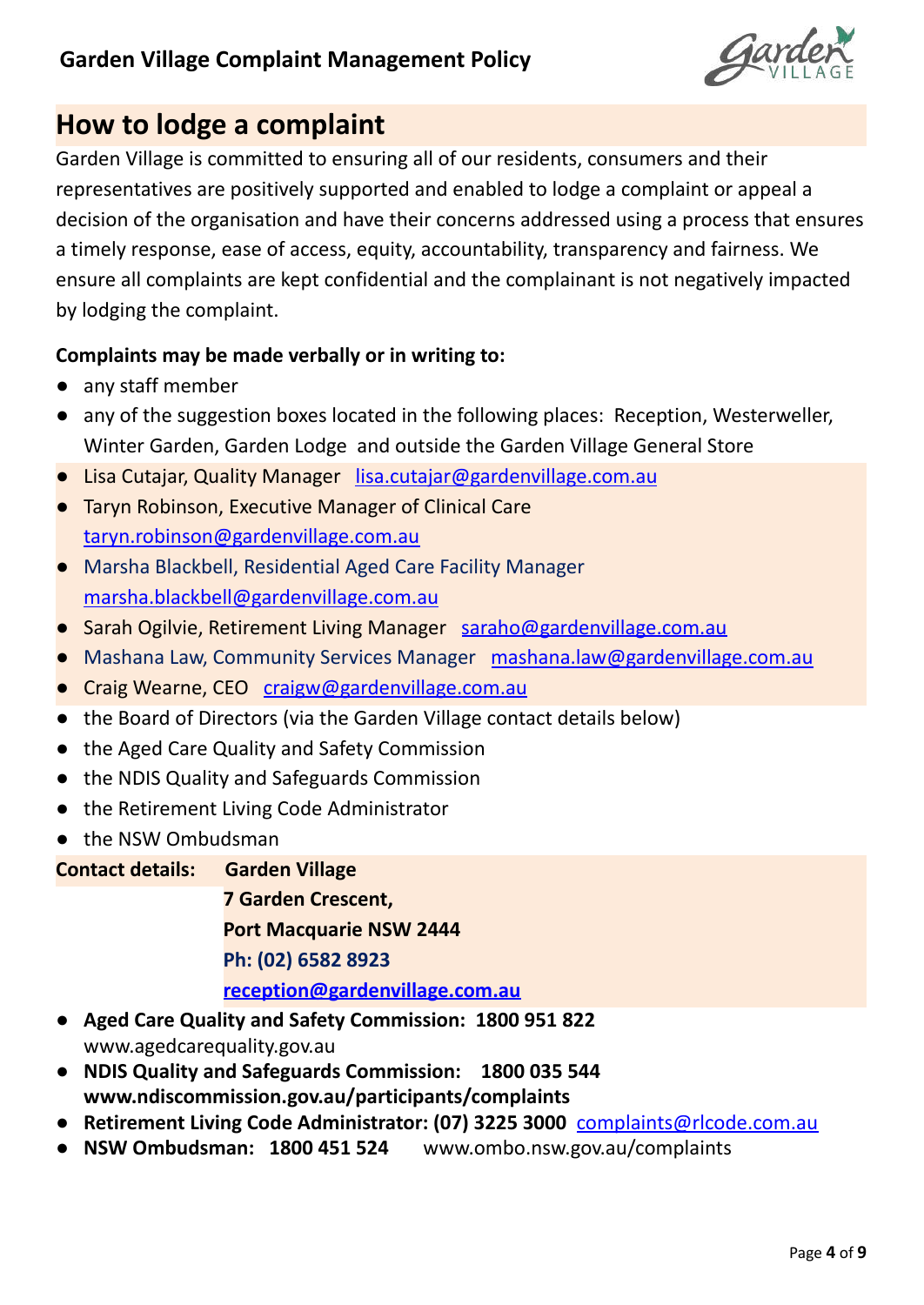

#### **Advocacy**

It is your right to use an advocate of your choice to negotiate on your behalf. An advocate is a person who, with your authority, represents your interests. Advocates may be used during assessments, reviews, and complaints or for any other communication between the resident/consumer and Garden Village. They may be a family member, friend or advocacy service.

If you wish to appoint an advocate let us know if writing, the name of the person you wish to be your advocate. You can use the *A028 Authorised Representative form*. You can change your advocate at any time by altering this form.

**Advocacy Services: Senior Rights Advocacy Service** : **1800 424 079 Disability Advocacy NSW : 1300 365 085**

|                                        | <b>Action</b>                                                                                                                                                                                                                                                                                                                                                                                                                                                                                                                                                        | <b>Timeline</b>                                                 |
|----------------------------------------|----------------------------------------------------------------------------------------------------------------------------------------------------------------------------------------------------------------------------------------------------------------------------------------------------------------------------------------------------------------------------------------------------------------------------------------------------------------------------------------------------------------------------------------------------------------------|-----------------------------------------------------------------|
| $\mathbf{1}$                           | The complaint is received by a Garden Village staff member or representative.<br>Staff will record verbal complaints on a Q001 Feedback Form or Q002 What do<br>you think?.                                                                                                                                                                                                                                                                                                                                                                                          |                                                                 |
| $\overline{2}$<br>$\ddot{\phantom{0}}$ | <b>ACKNOWLEDGE THE COMPLAINT</b><br>Initial acknowledgement of receipt of the complaint is made to the<br>complainant.<br>An apology is provided to the complainant (if required) and assurance we will<br>address the complaint.<br><b>ASSESS THE RISK LEVEL</b><br>The level of risk to the resident/consumer, other people and the service is<br>assessed. Staff will try to resolve the complaint before escalating the complaint<br>to the next responsible person.<br>If the complaint is not resolved or is of a higher risk it is escalated to a<br>manager. | Within 2<br>working<br>days of<br>receiving<br>the<br>complaint |
| $\overline{3}$                         | <b>PLAN</b><br>The manager contacts the resident/consumer and or their representative by<br>telephone or in a face to face meeting to advise and discuss:<br>the complaint is being investigated<br>the options available to resolve the complaint<br>the complainant's desired response to the complaint                                                                                                                                                                                                                                                            | Within 10<br>working<br>days (2<br>weeks) of                    |

# **How Garden Village manages complaints**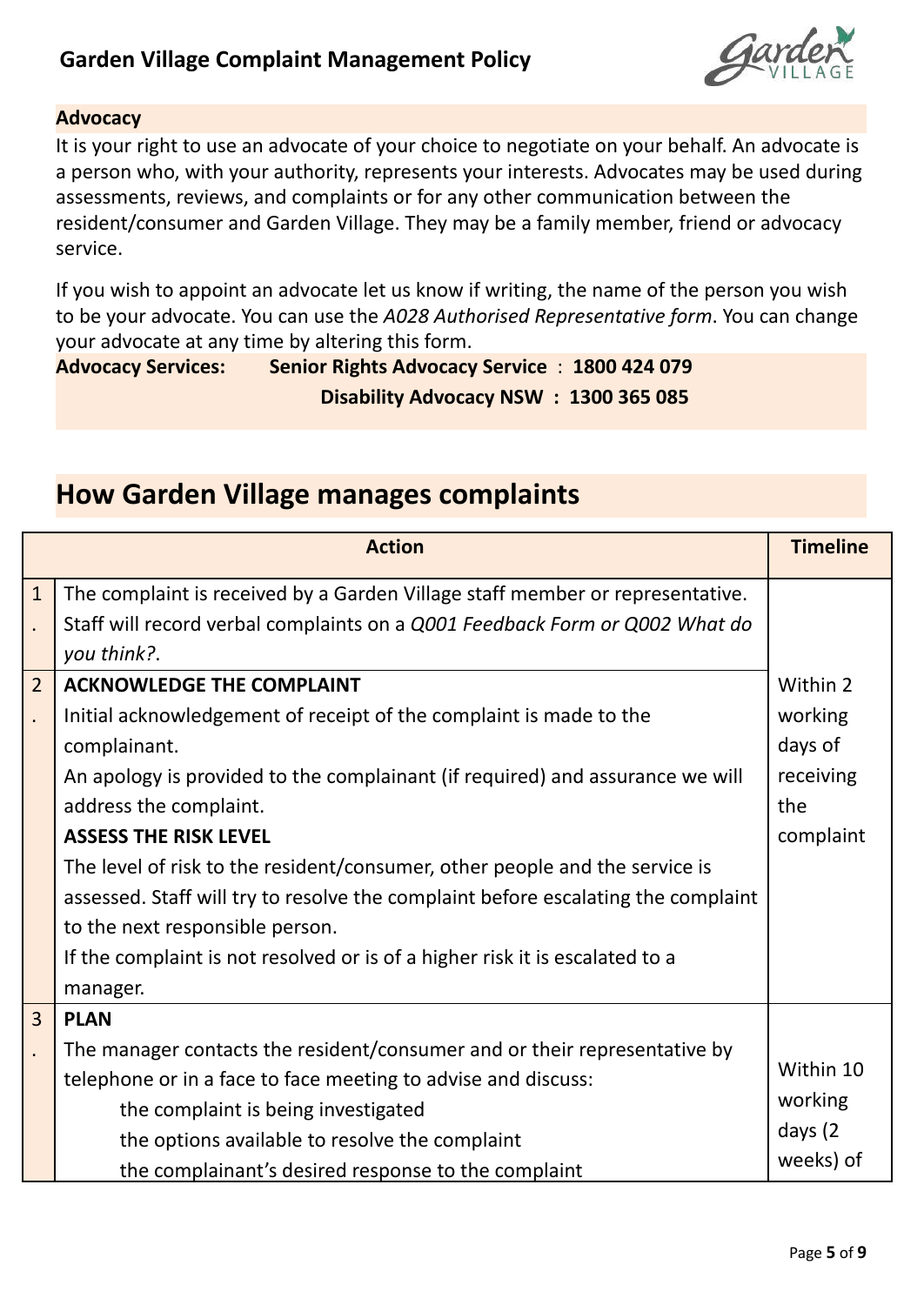

|                | the process that is being followed - a copy of this document Q004                                                                                                           | receipt of   |  |
|----------------|-----------------------------------------------------------------------------------------------------------------------------------------------------------------------------|--------------|--|
|                | Garden Village Complaint Management is provided to them.                                                                                                                    | complaint.   |  |
|                | the timeline (determined by the type of complaint)                                                                                                                          |              |  |
|                | the complainant's right to an advocate and advocacy agency support                                                                                                          |              |  |
| $\overline{4}$ | <b>INVESTIGATE</b>                                                                                                                                                          |              |  |
|                | Manager gathers relevant information to resolve the complaint then consults                                                                                                 |              |  |
|                | with appropriate staff to determine the action to be taken. Manager will                                                                                                    |              |  |
|                | provide regular updates to the complainant and involve the complainant in the                                                                                               |              |  |
|                | resolution where possible.                                                                                                                                                  |              |  |
|                | Manager will remain impartial, confidential, transparent and timely in their                                                                                                |              |  |
|                | approach.                                                                                                                                                                   |              |  |
|                | Executive management is advised and consulted (if not already involved.)                                                                                                    |              |  |
|                | Complaint is escalated to CEO and Board Chair if high risk and at complainant                                                                                               |              |  |
|                | request.                                                                                                                                                                    |              |  |
| 5              | <b>RESPOND</b>                                                                                                                                                              |              |  |
|                | Response to the complaint is actioned. Complainant is advised of the                                                                                                        |              |  |
|                | following:                                                                                                                                                                  |              |  |
|                | Open disclosure of all investigation results and any action taken                                                                                                           |              |  |
|                | Reason for Garden Village's decision<br><b>FOLLOW UP</b>                                                                                                                    |              |  |
|                | Ensure the complainant is satisfied with the resolution process and                                                                                                         |              |  |
|                | outcomes achieved                                                                                                                                                           |              |  |
|                | Provide the options the complainant has for an internal or external                                                                                                         |              |  |
|                | review /appeal of the decision and response.                                                                                                                                |              |  |
| 6              | Internal Review:                                                                                                                                                            | Within 10    |  |
|                |                                                                                                                                                                             | working      |  |
|                | If the complainant wishes to appeal, the complaint is reviewed by the CEO                                                                                                   | days of      |  |
|                | whose decision is final.                                                                                                                                                    | appeal       |  |
|                |                                                                                                                                                                             | notification |  |
| $\overline{7}$ | External Review: The complainant has the option to go to the Aged Care Complaints Scheme,                                                                                   |              |  |
|                | NDIS Quality and Safeguards Commission or other relevant body.                                                                                                              |              |  |
|                |                                                                                                                                                                             |              |  |
| 8              | <b>CONSIDER</b>                                                                                                                                                             |              |  |
|                | Garden Village will document the complaint details (confidentially) in our Quality<br>Management System (MOA) and analyze complaints to action process reviews and identify |              |  |
|                | opportunities for improvements within the service.                                                                                                                          |              |  |
|                |                                                                                                                                                                             |              |  |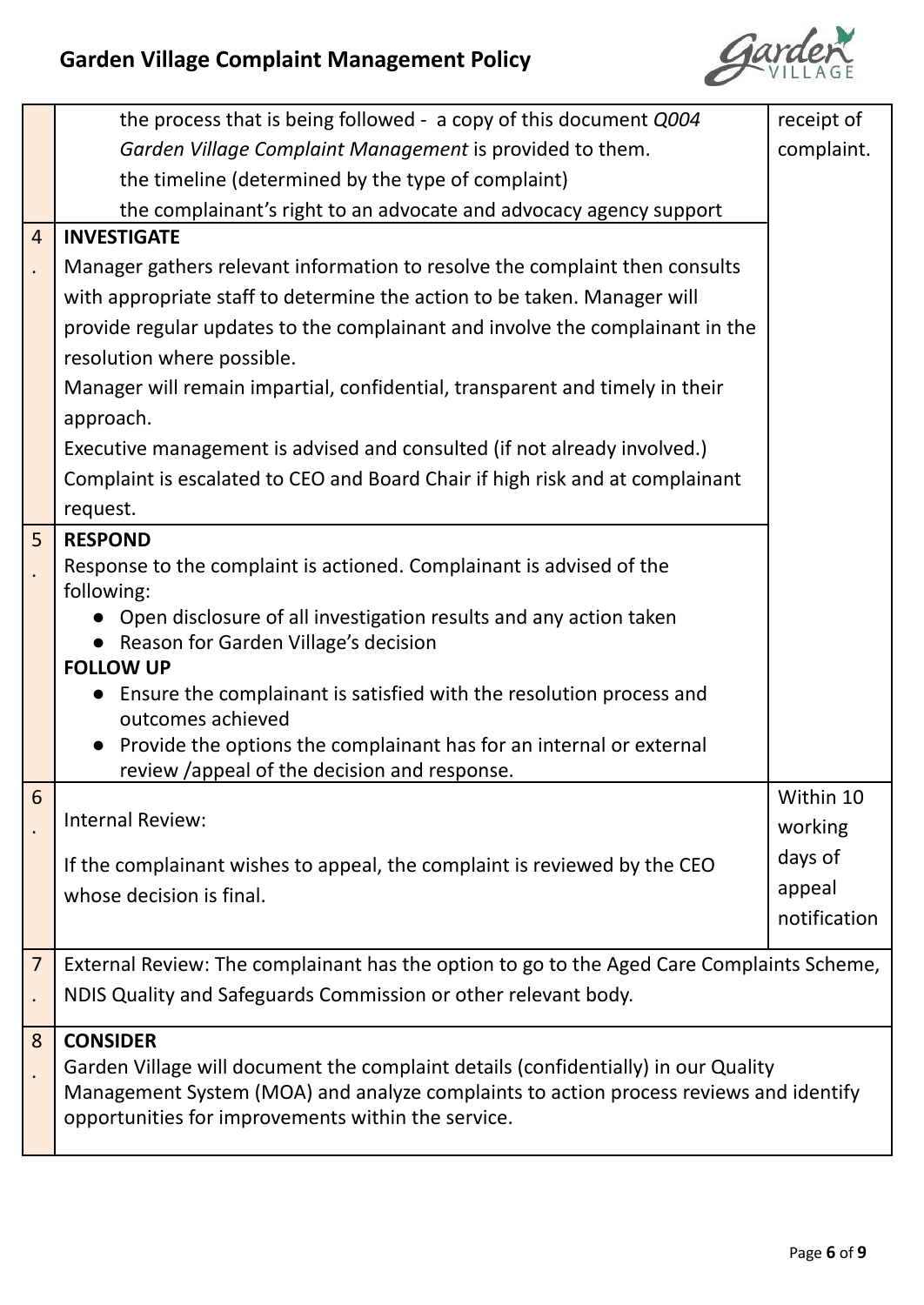

#### **2 Management team responsibilities**

- Contact the complainant to advise receipt of the complaint
- Enter compliments and complaints into MOA to help improve our activities.
- Analyse feedback trends to keep our focus on continuous improvement.
- Report regularly to our governing body on matters arising from complaint handling.
- Discuss any recommendations from analysing complaint data at the quality committee / staff meeting and put into practice.
- Encourage staff to provide suggestions on ways to improve our complaint management system.
- Encourage staff to be alert to complaints from consumers and/or representative/s and help to promptly resolve them.
- Make sure all staff can accept complaints, know what action they can take, or who to refer the complainant to, for resolving them.
- Communicate with the complainant openly and regularly while we work to resolve the complaint.
- Acknowledgement of complaint within 2 days of receipt.
- High risk complaints to be escalated by CEO to Chairperson.
- Aim to provide a formal response within 2 weeks of receiving the complaint.
- If we can, include the complainant in resolving the matter.
- Use Open Disclosure to resolve complaints.
- Once a decision about the complaint is made, we talk to the complainant to make sure they are satisfied with the outcome:
- ●
- o results of the investigation and any action we have taken
- o reason/s for our decision
- o how we propose to remedy the issue
- o options the complainant has for an internal or external review.
- Extra to responsibilities described herein, Management will advise NDIS Participants of their ability to make a complaint to the NDIS commission via the following methods;
	- o Phone 1800 035 544 (a free call from land lines) or TTY 133 677. An interpreter can be arranged.
	- o Use the National Relay Service and ask for 1800 035 544.
	- o Complete a Complaint Contact Form to let the NDIS commission know how to best contact you.
- Complaints (de- identified and in confidential settings) are tabled for review by executive managers, at Quality Committee Meetings and at the governance level by the Board sub committee- Clinical Governance Committee. Complaints are escalated to Board level if of a higher risk to the organisation.
- From these meetings and during the course of complaint investigation, corrective actions and quality improvements are made and tracked/recorded in MOA.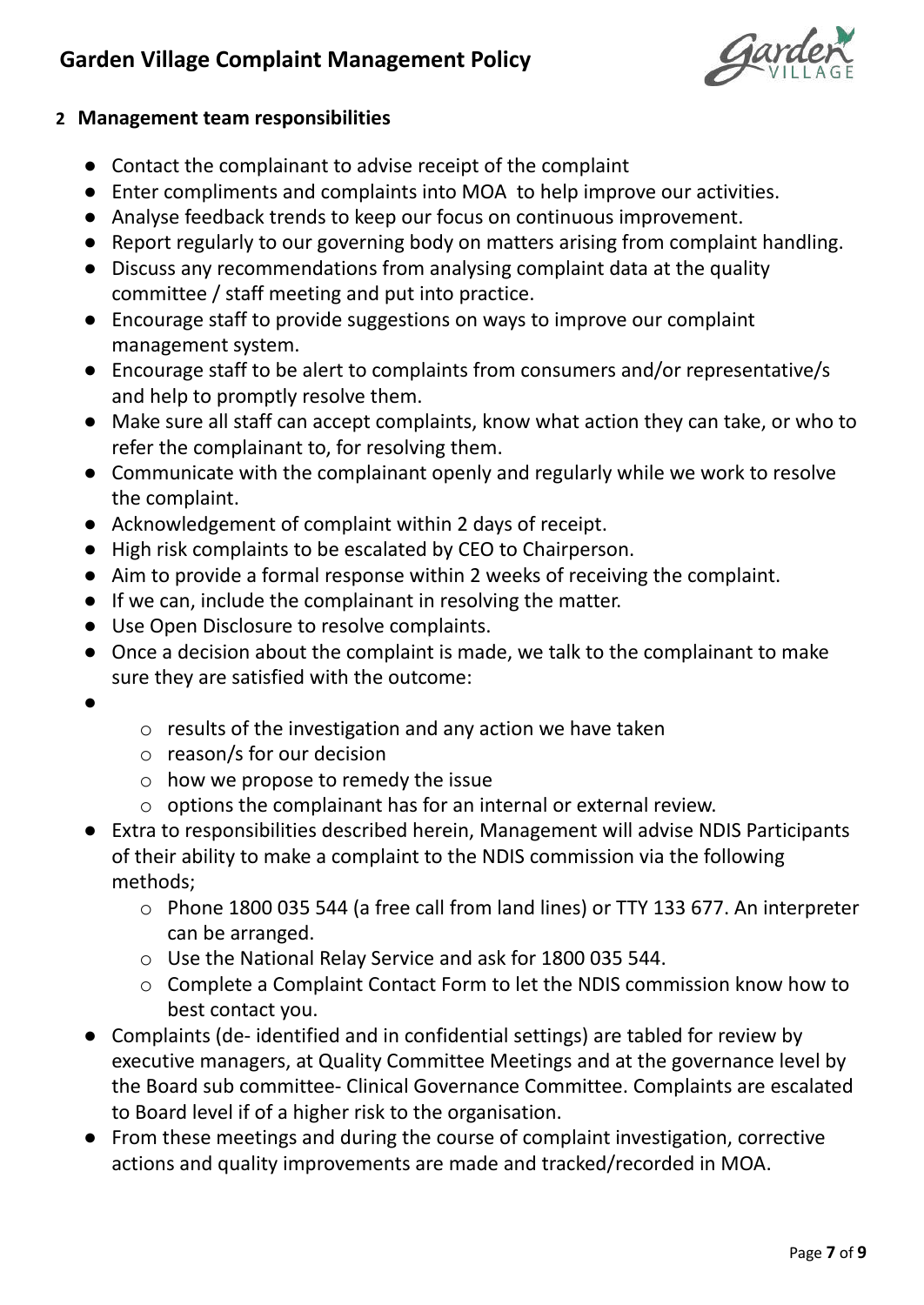

## **3 Staff responsibility**

- Demonstrate they encourage and support consumers and/or representative/s to provide feedback and complaints.
- Report any feedback and complaints to their supervisor before the end of their shift.
- If the complaint is serious, e.g. report of abuse of any type, or an injury, report the complaint immediately.
- Treat all consumers and/or representative/s with respect, including those who make complaints.
- Help consumers and/or representative/s to make a complaint, if needed. Engage interpreter services,
- Provide suggestions to management on ways to improve our complaints management system.
- Make any changes arising from individual complaints and analysis of complaint data, as directed by management.
- If a staff member receives a complaint, they:
	- o acknowledge and listen to the complaint
	- $\circ$  offer an apology if warranted
	- o reassure the complainant that their complaint will be treated seriously and confidentially involving only those required to resolve the issue and document it.
	- o assist the complainant or their representative with recording the complaint on a Feedback form
	- o encourage the complainant to discuss their concerns with the clinician or other staff
	- o manager speaks to the clinician or manager on their behalf
	- o advise the complainant of the complaint management process (on notice boards around Garden Village)
	- o take action on the complaint, if possible.
	- o know when to refer the complaint to their supervisor/ manager

## **Workforce awareness**

- The organisation educates staff and volunteers about inviting feedback and complaints and being available to consumers and/or representative/s or others who want to provide feedback or make a complaint.
- Open Disclosure education is provided and staff work with management to follow this process.

## **Related Documents**

Q001 Feedback Form

Q006 Retirement Living Feedback Form